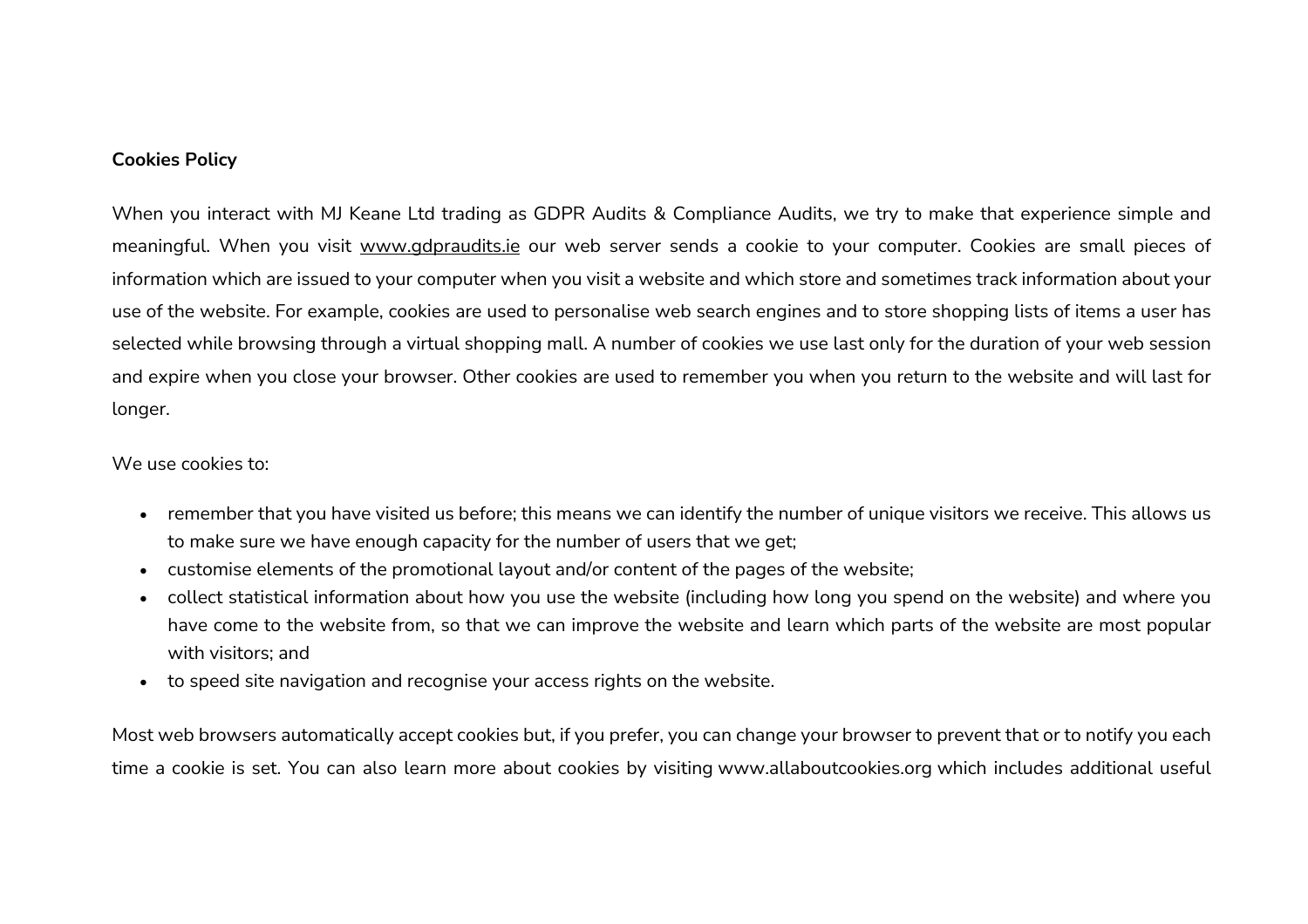information on cookies and how to block cookies using different types of browsers. Please note, however, that by blocking or deleting cookies used on the website, you may not be able to take full advantage of the website.

Cookies used by MJ Keane Ltd can be largely categorised as follows:

| Cookie type   | Cookie purpose                                                                                                                                                                                                                                                                                                                                                                                                                                                                                                           |
|---------------|--------------------------------------------------------------------------------------------------------------------------------------------------------------------------------------------------------------------------------------------------------------------------------------------------------------------------------------------------------------------------------------------------------------------------------------------------------------------------------------------------------------------------|
| Necessary     | These cookies are essential in order to enable you to move around websites and use the websites'<br>features, such as accessing secure websites or secure areas of websites. Without these cookies,<br>services you have asked for, such as identifying you as being logged in to the website throughout<br>your visit, cannot be provided.                                                                                                                                                                              |
| Functionality | These cookies allow the website to remember choices you make (such as your preferred language) and<br>provide enhanced, more personal features. These cookies can also be used to remember changes you<br>have made to text size, fonts and other parts of web pages that you can customise. They may also be<br>used to provide services you have asked for such as watching a video or commenting on a blog. Other<br>examples include cookies that keep track of your progress when filling online application forms. |
| Performance   | These cookies collect information about how visitors use a website, for instance which pages visitors<br>go to most often, and if they get error messages from web pages. These cookies don't collect<br>information that identifies a visitor. All information these cookies collect is aggregated and therefore<br>anonymous.                                                                                                                                                                                          |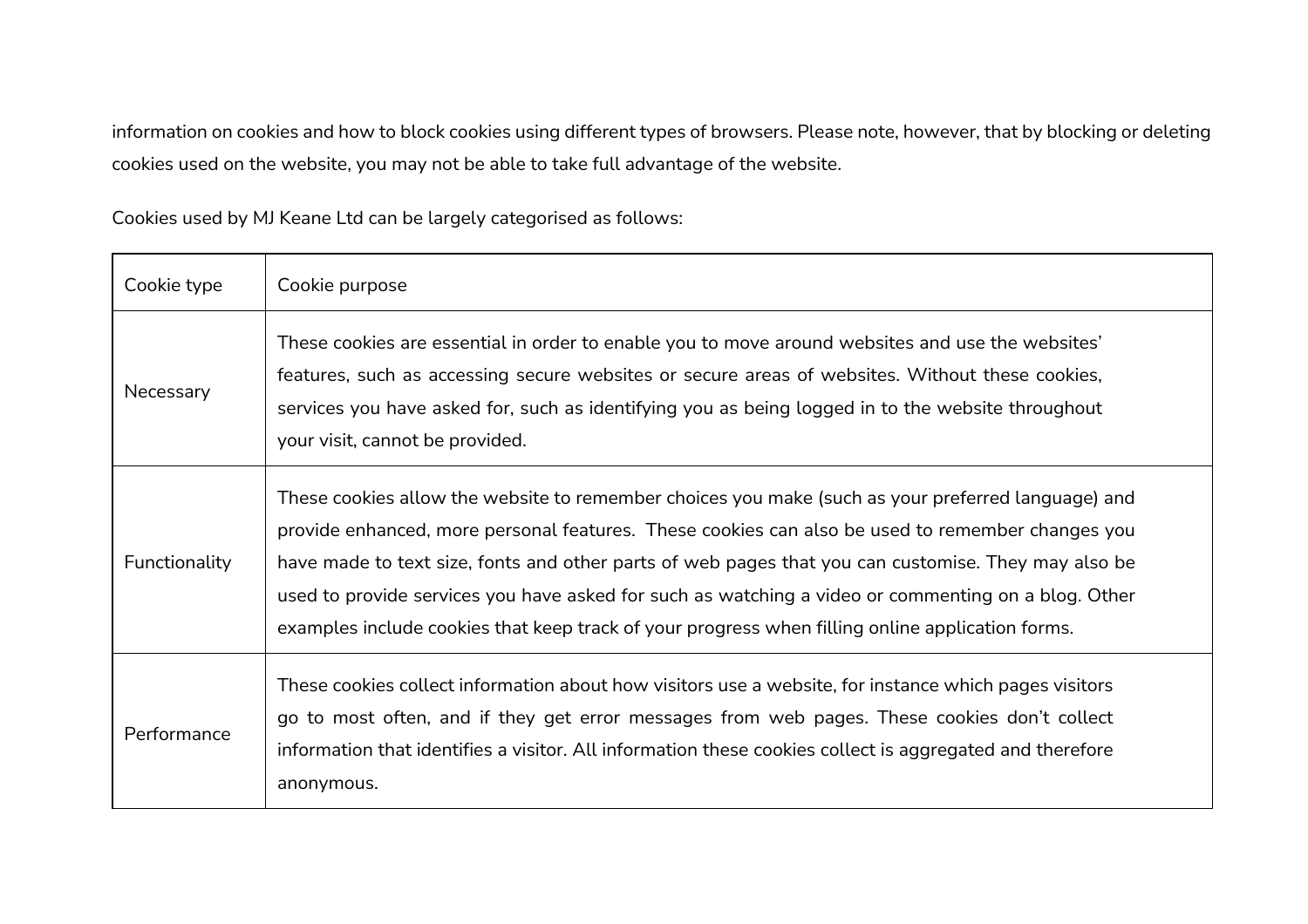|           | Targeting cookies remember individual websites you have visited and help MJ Keane Ltd to present       |
|-----------|--------------------------------------------------------------------------------------------------------|
|           | relevant and targeted online advertising to you. Targeting cookies may be placed on your machine       |
| Targeting | when you visit the website. When targeting cookies have been placed on your device, they can be        |
| Cookies   | recognised by subsequent websites you visit, and this allows those sites to present targeted MJ Keane  |
|           | Ltd and third party advertising to you. While targeting cookies can track your visits around different |
|           | websites, the information collected is anonymous.                                                      |
|           |                                                                                                        |

| Cookie               | <b>Third Party</b>      | Description                                     | Duration   |
|----------------------|-------------------------|-------------------------------------------------|------------|
| _calendly_session    | Candedly.com            | If consent is given by the visitor, this cookie | 21 days    |
|                      |                         | allows the website to add events into the       |            |
|                      |                         | visitor's calendar                              |            |
| Collect              | <b>Google Analytics</b> | Used to send data to Google Analytics about     | session    |
|                      |                         | the visitor's device and behaviour. Tracks the  |            |
|                      |                         | visitor across devices and marketing channels.  |            |
| <b>COOKIECONSENT</b> | <b>GDPR Audits</b>      | Stores the user's cookie consent state for the  | 1 year     |
|                      |                         | current domain                                  |            |
| elementor            | <b>GDPR Audits</b>      | Used in context with the website's WordPress    | Persistent |
|                      |                         | theme. The cookie allows the website owner to   |            |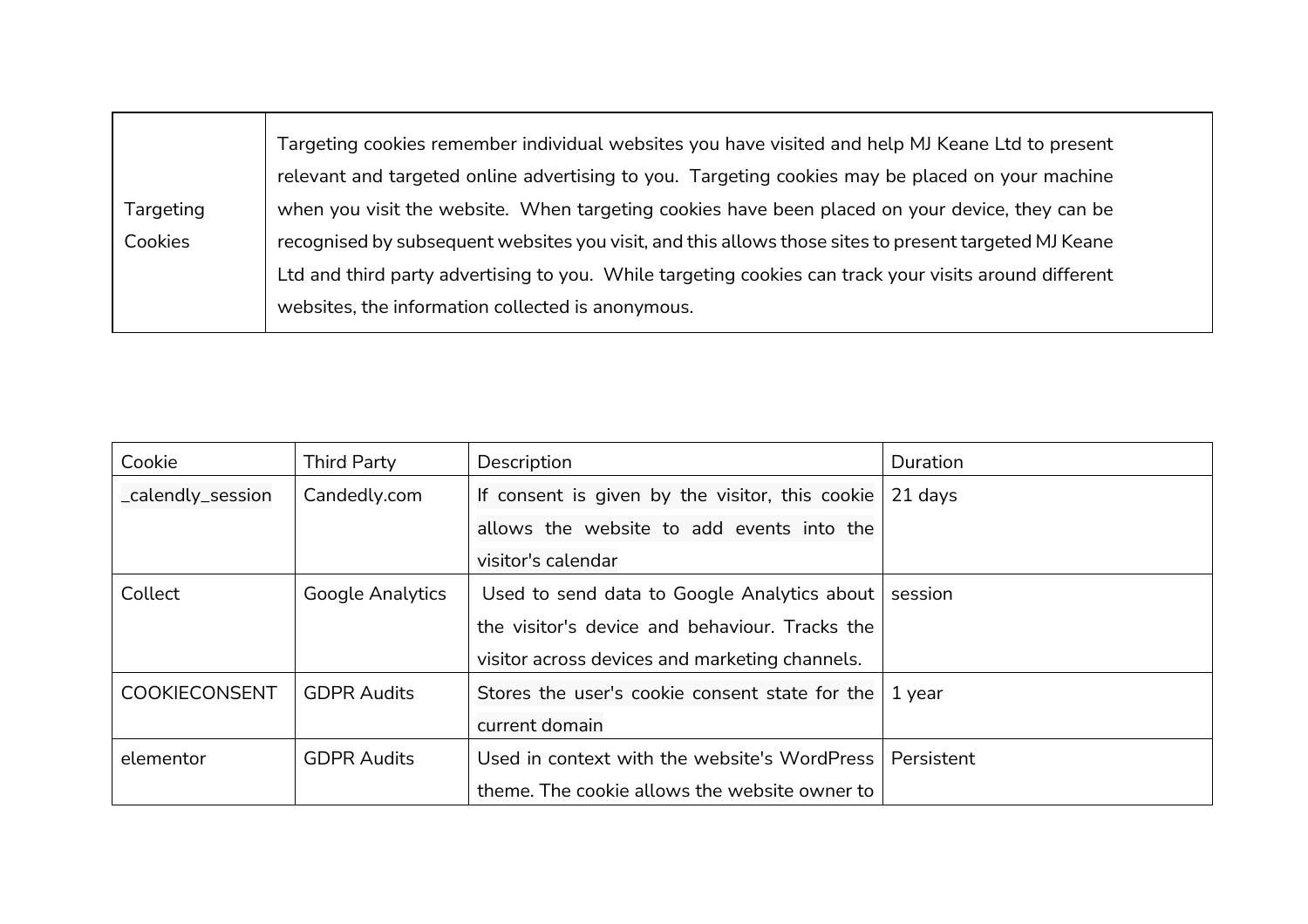|                |              | implement or change the website's content in<br>real-time |         |
|----------------|--------------|-----------------------------------------------------------|---------|
| M              | Stripe       | Determines the device used to access the                  | 2 years |
|                |              | website. This allows the website to be                    |         |
|                |              | formatted accordingly.                                    |         |
| OptanonConsent | candidly.com | Determines whether the visitor has accepted               | 1 years |
|                |              | the cookie consent box. This ensures that the             |         |
|                |              | cookie consent box will not be presented again            |         |
|                |              | upon re-entry                                             |         |

In addition to cookies, tracking GIFS and web beacons may be set by us or third parties in respect of your use of the website. Web beacons support the delivery of cookies and help determine the number of times a page on the website has been viewed. Tracking GIFS are small image files within the content of the website or the body of our reports so we or third parties can understand which parts of the website are visited and whether particular content is of interest.

## Managing Cookies

Within your browser you can choose whether you wish to accept cookies or not. Different browsers make different controls available to you and so we provide links below to popular manufacturer's instructions on how you can do this. Generally, your browser will